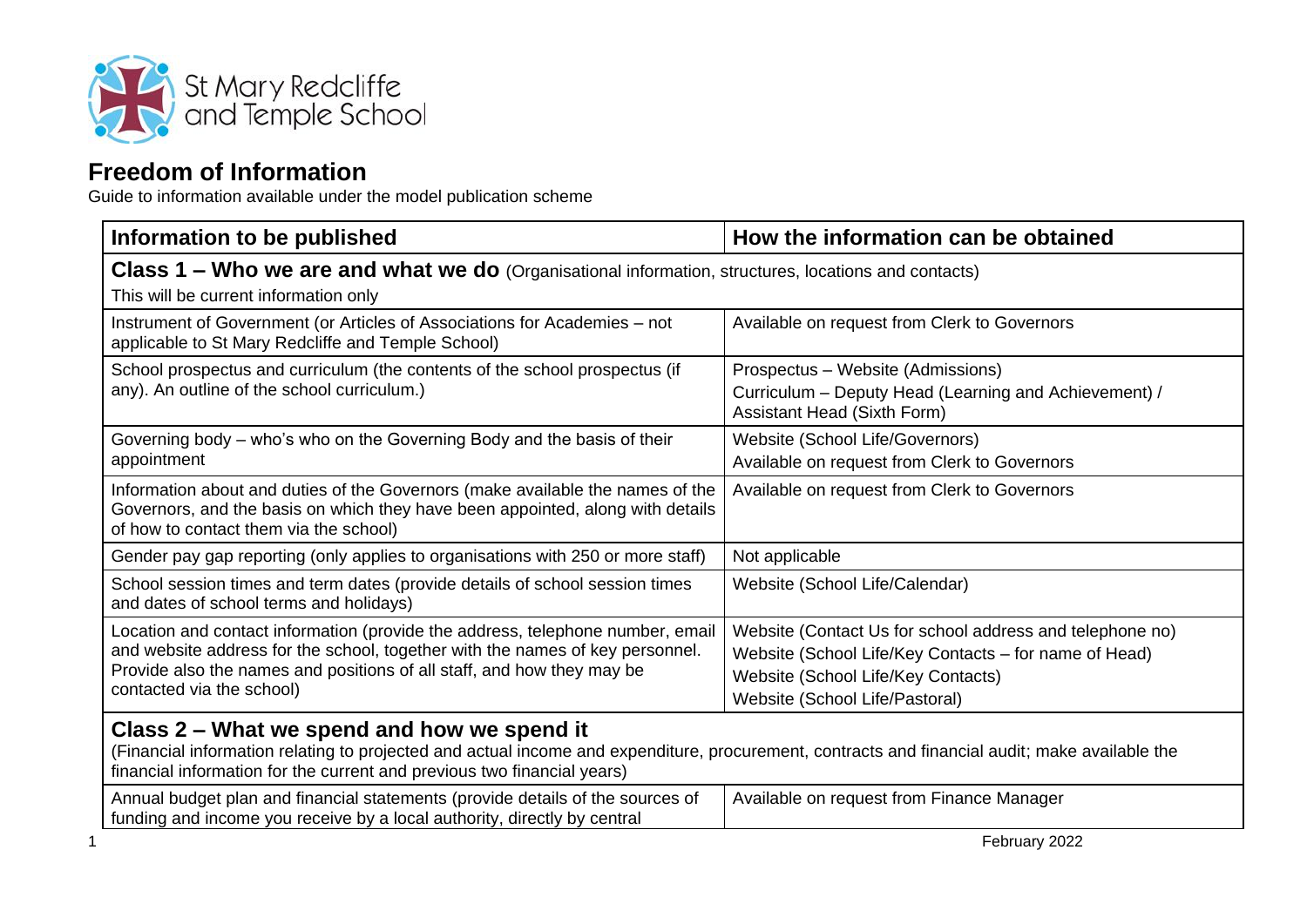| government or from elsewhere, including the private sector, together with the<br>annual budget plan and your annual income and expenditure returns)                                                                                                                                                                                                                                         |                                                                |
|---------------------------------------------------------------------------------------------------------------------------------------------------------------------------------------------------------------------------------------------------------------------------------------------------------------------------------------------------------------------------------------------|----------------------------------------------------------------|
| Expenditures (provide details of items of expenditure over £5,000, including<br>costs, supplier and transaction information. Publish this at least annually or, if<br>practical for you to do so, on a quarterly or six-monthly interval)                                                                                                                                                   | Available on request from Finance Manager                      |
| Capital funding (provide information on major plans for capital expenditure,<br>details of the capital funding allocated to or by you together with information on<br>related building projects and other capital projects. Include any private finance<br>initiative and public or private partnership contracts)                                                                          | Available on request from Finance Manager                      |
| Financial audit reports                                                                                                                                                                                                                                                                                                                                                                     | Available on request from Finance Manager                      |
| Procurement and contracts (provide details of procedures used for the<br>acquisition of goods and services and details of contracts that have gone<br>through a formal tendering process.                                                                                                                                                                                                   | Available on request from Finance Manager                      |
| Staff allowances and expenses (provide details of the allowances and expenses<br>that can be incurred or claimed. Include the total of the allowances and<br>expenses paid to individual senior staff members by reference to categories.<br>Produce this information in line with your policies, practices and procedures. As<br>a minimum, include travel, subsistence and accommodation) | Available on request from Finance Manager                      |
| Staff pay and grading structures (you can provide this as part of your<br>organisational structure. As a minimum, include the details of senior staff<br>salaries in bands of £5,000. For all other posts, identify levels of pay by salary<br>range)                                                                                                                                       | Available on request from Finance Manager                      |
| Governors' allowances (provide details of allowances and expenses that can be<br>incurred or claimed, and a record of total payments made to individual<br>Governors)                                                                                                                                                                                                                       | Available on request from Clerk to Governors / Finance Manager |
| Premiums or other forms of financial support available (provide details of any<br>Pupil Premium funding you receive and how you spend it)                                                                                                                                                                                                                                                   | Available on request from Finance Manager                      |
| TU facility time reporting (read the Government guidance on reporting trade<br>union facility time to find out what information you need to publish. You need to<br>publish this information once a year)                                                                                                                                                                                   | Available on request from Finance Manager                      |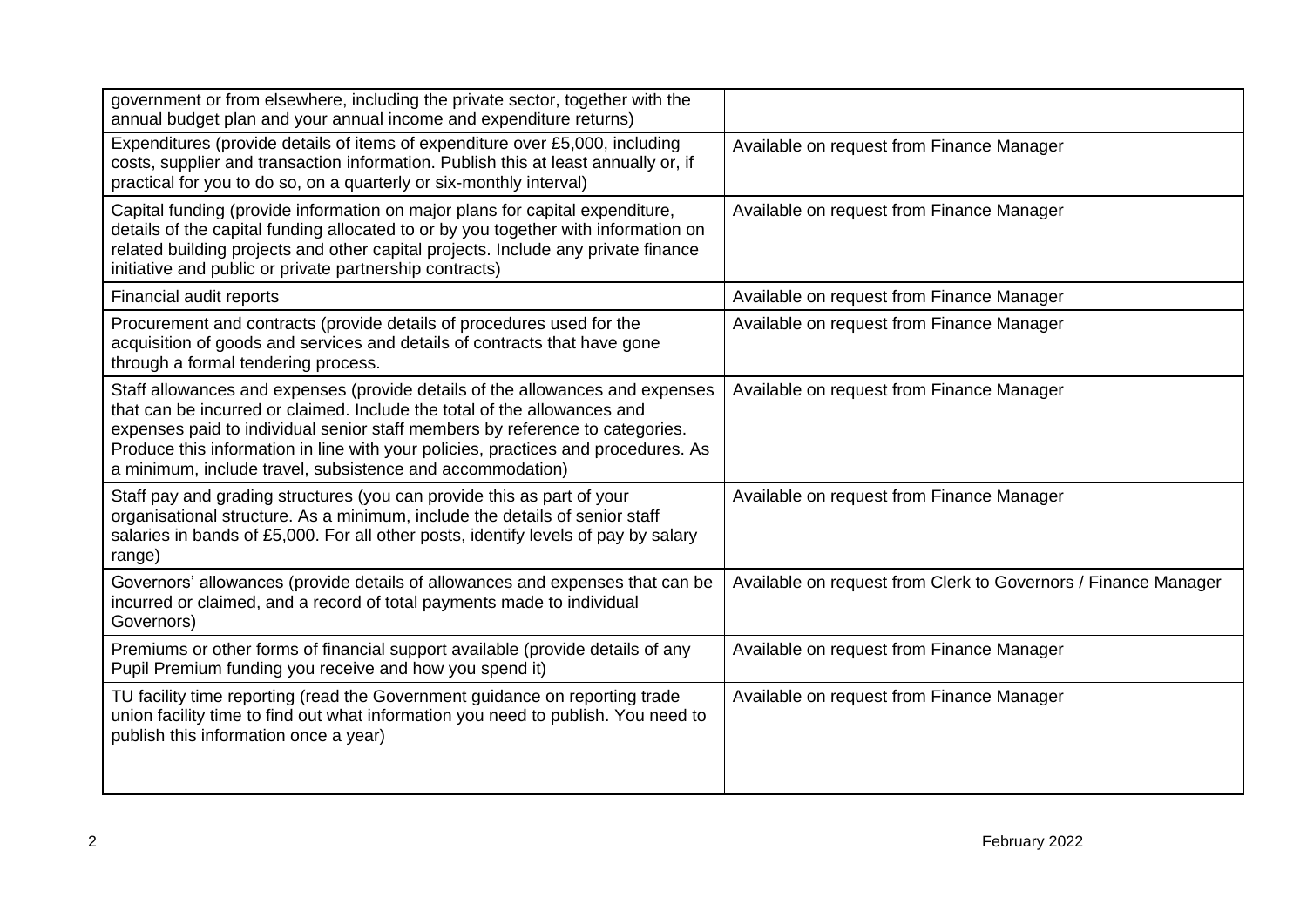**Class 3 – What our priorities are and how we are doing** (Strategies and plans, performance indicators, audits, inspections and reviews)

As a minimum, information in this class to be current information only. Include details of any other reports or recorded information showing your planned or actual performance. If the information is readily and publicly available via an external website, you can provide a direct link to that)

| Performance data supplied to the Government                                                                                                                                                                                                                                                                                                                                                                                                                                     | Available on request from Deputy Head (Learning and<br>Achievement) / Assistant Head (Sixth Form) |
|---------------------------------------------------------------------------------------------------------------------------------------------------------------------------------------------------------------------------------------------------------------------------------------------------------------------------------------------------------------------------------------------------------------------------------------------------------------------------------|---------------------------------------------------------------------------------------------------|
| Latest OFSTED and SIAMS (Church) Report                                                                                                                                                                                                                                                                                                                                                                                                                                         | Website (Ofsted_Report_2015.pdf (smrt.bristol.sch.uk))<br>SIAMS report                            |
| Performance management information (the Performance Management Policy<br>and Procedures adopted by your Governing Body)                                                                                                                                                                                                                                                                                                                                                         | Available on request from Deputy Head (Learning and<br>Achievement)                               |
| Future plans (any major proposals on future plans involving, for example a<br>consultation on a change in school status)                                                                                                                                                                                                                                                                                                                                                        | Available on request from School Business Manager                                                 |
| Exam and assessment results                                                                                                                                                                                                                                                                                                                                                                                                                                                     | Deputy Head (Learning and Achievement) / Assistant Head (Sixth<br>Form)                           |
| Performance tables (include a link to your performance tables page)                                                                                                                                                                                                                                                                                                                                                                                                             | Website                                                                                           |
| Data protection impact assessments (in full or summary format) or any other<br>impact assessments (e.g. Health and Safety impact assessments, Equality<br>impact assessments), as appropriate and relevant                                                                                                                                                                                                                                                                      | Available on request from School Business Manager                                                 |
| Class 4 – How we make decisions<br>(Decision making processes and records of decisions)<br>Make information in this class available for at least the current and previous three years                                                                                                                                                                                                                                                                                           |                                                                                                   |
| Admissions Policy/decisions (provide details about your Admission<br>arrangements and procedures, together with information about the right of<br>appeal. You do not have to publish individual admission decisions. However,<br>provide details of application numbers and patterns of successful applicants,<br>including criteria on which applications were successful. If you are not your own<br>Admissions Authority, provide an appropriate link to the Local Authority | Website (Admissions and Sixth Form/Applying to Us)                                                |
| Minutes of meetings of the Governing Body and its Committees (publish the<br>Minutes, Agendas and Papers considered at such meetings, unless an<br>exemption applies to the information or parts of it)                                                                                                                                                                                                                                                                         | Available on request from Clerk to Governors                                                      |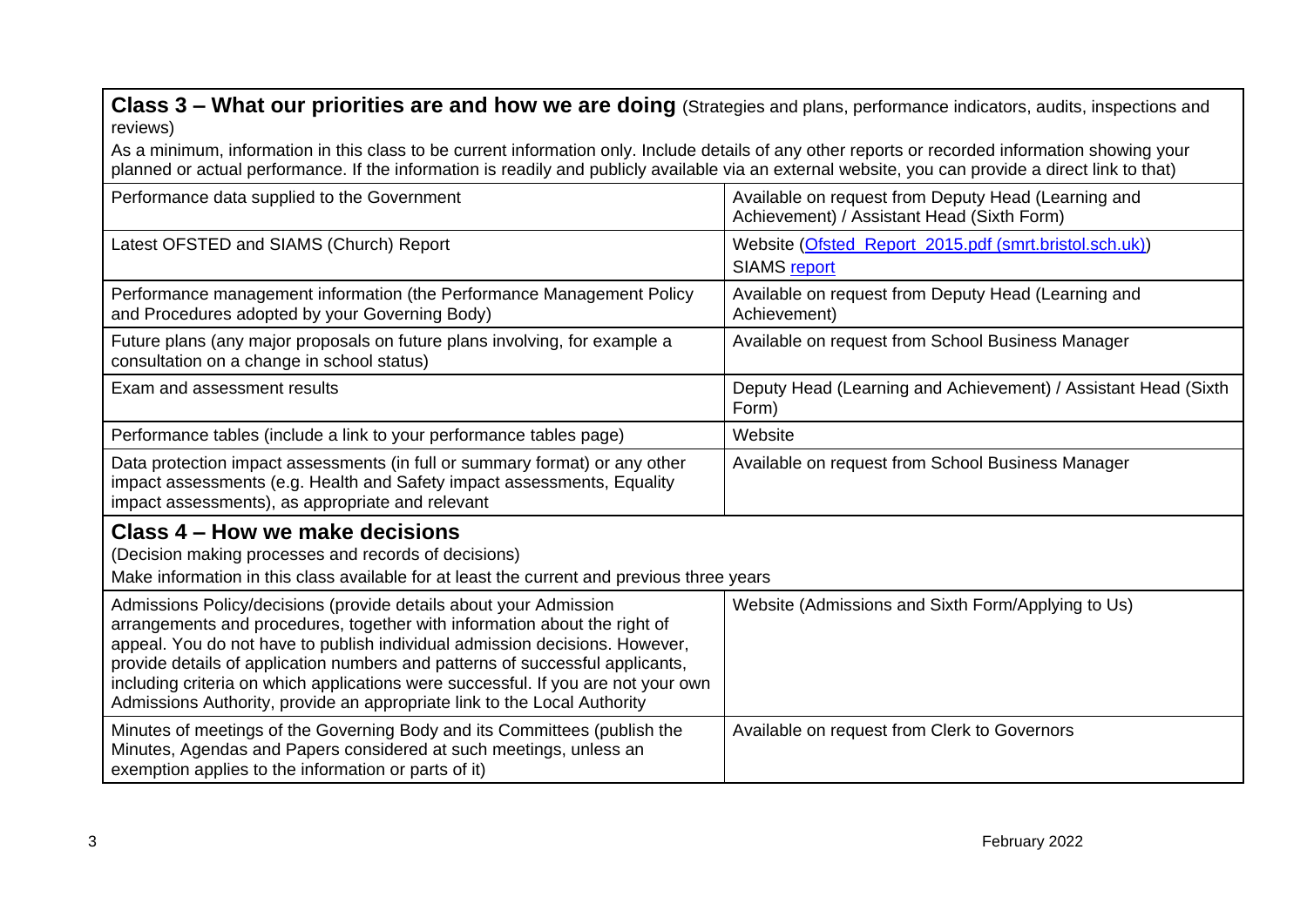| <b>Class 5 – Our Policies and Procedures</b><br>(Current written Protocols, Policies and Procedures for delivering our services and responsibilities)<br>Information in this class to be current only                                                                                                                                                                                                                                                                                                                                                                                                                                                                                                                                                                 |                                                                                                                                                                                                                                                                                                                                                                                                                                                   |  |
|-----------------------------------------------------------------------------------------------------------------------------------------------------------------------------------------------------------------------------------------------------------------------------------------------------------------------------------------------------------------------------------------------------------------------------------------------------------------------------------------------------------------------------------------------------------------------------------------------------------------------------------------------------------------------------------------------------------------------------------------------------------------------|---------------------------------------------------------------------------------------------------------------------------------------------------------------------------------------------------------------------------------------------------------------------------------------------------------------------------------------------------------------------------------------------------------------------------------------------------|--|
| School Policies and other documents (include Policies such as Behaviour, Anti-<br>bullying, e-Safety, Special Educational Needs Policies. As a minimum, include<br>Policies, Procedures and documents that you are required to have by statute,<br>by your funding agreement or equivalent. Include the required Policies<br>recommended by the Department for Education, as well as Policies and<br>Procedures for handling requests for information and operating the publication<br>scheme)<br><b>Behaviour Policy</b><br><b>Collective Worship Policy</b><br><b>Curriculum Policy</b><br>Relationships, Sex and Health Education Policy<br><b>SEN information Report</b><br><b>SMRT Covid Risk Assessment</b><br><b>Supporting Student with Medical Condition</b> | Website (School Life/Policies) - Behaviour Policy<br>Website (School Life/Policies) - Collective Worship<br>Website (School Life/Policies) - Curriculum<br>Website (School Life/Policies) - Relationships, Sex and Health<br>Education<br>Website (School Life/Policies) - SEN information Report<br>Website (School Life/Policies - SMRT Covid Risk Assessment<br>Website (School Life/Policies) - Supporting Student with Medical<br>Conditions |  |
| Records management, personal data and access to information policies<br>(include Information Security Policies, records retention, Destruction and<br>Archive Policies and Data Protection (including data sharing and CCTV usage)<br>Policies)                                                                                                                                                                                                                                                                                                                                                                                                                                                                                                                       | Available on request from School Business Manager<br>Website (School Life/Parents/Carers) - Privacy Notice                                                                                                                                                                                                                                                                                                                                        |  |
| Equality and Diversity (include Policies, Schemes, Statements, Procedures and<br>Guidelines relating to your commitment to the promotion and advancement of<br>Equal Opportunities, including details of your compliance with the public sector<br>equality duty)                                                                                                                                                                                                                                                                                                                                                                                                                                                                                                     | Website (School Life/Policies) - Equality                                                                                                                                                                                                                                                                                                                                                                                                         |  |
| Safeguarding and Child Protection (include the Policies and Procedures you put<br>in place to ensure that you exercise your functions with a view to safeguarding<br>and improving child protection and promoting the welfare of children in<br>compliance with legislation and any guidance issued by the Secretary of State)                                                                                                                                                                                                                                                                                                                                                                                                                                        | Website (School Life/Policies) - Safeguarding and Child<br>Protection                                                                                                                                                                                                                                                                                                                                                                             |  |
| Pay Policy (the statement of the Pay Policy and Procedures regarding teachers'<br>pay)                                                                                                                                                                                                                                                                                                                                                                                                                                                                                                                                                                                                                                                                                | Available on request from School Business Manager                                                                                                                                                                                                                                                                                                                                                                                                 |  |
| <b>Health and Safety</b>                                                                                                                                                                                                                                                                                                                                                                                                                                                                                                                                                                                                                                                                                                                                              | Available on request from School Business Manager                                                                                                                                                                                                                                                                                                                                                                                                 |  |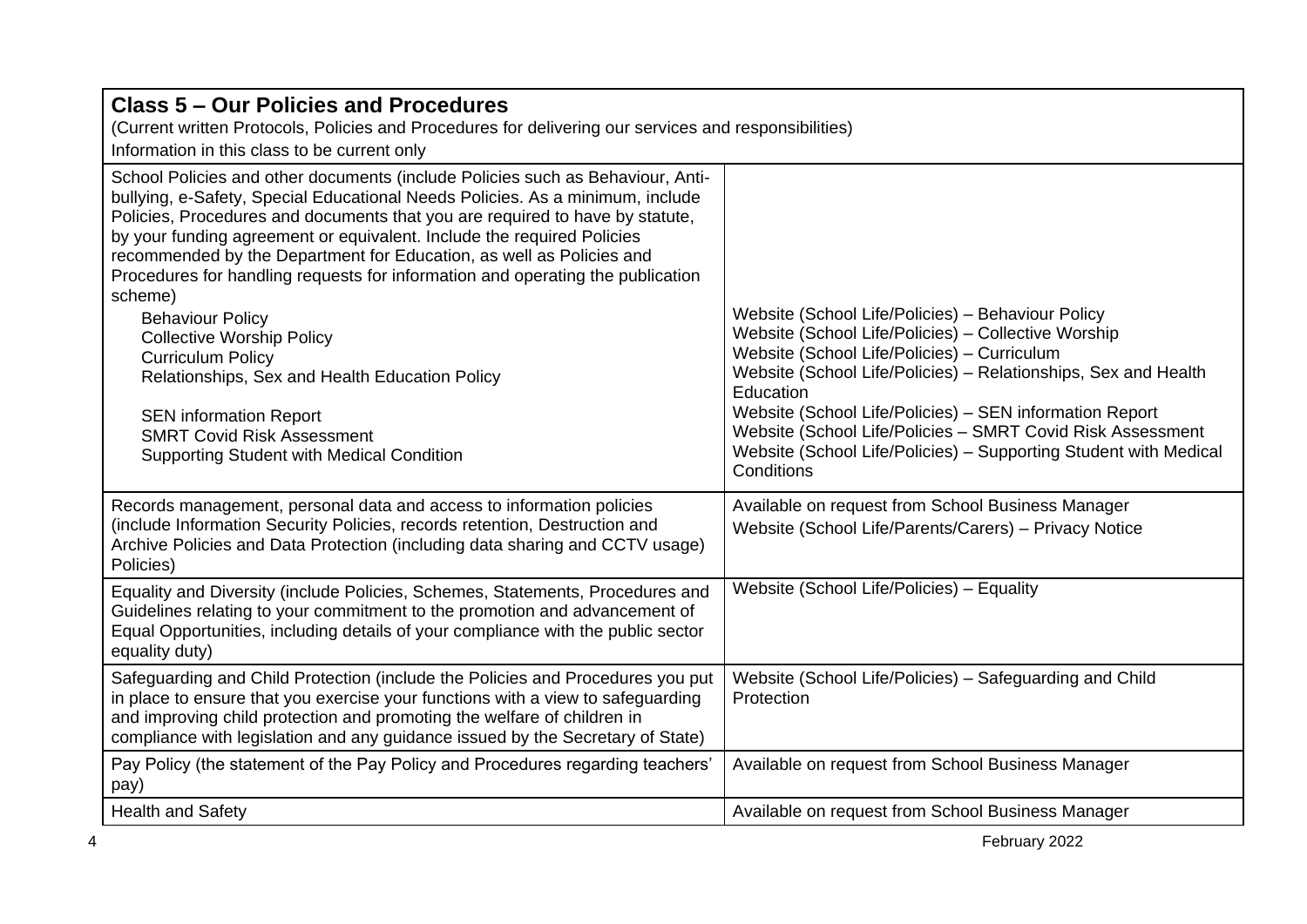| Policies and Procedures for Human Resources and the recruitment of staff<br>(make details of current vacancies readily available, if they are advertised as<br>part of recruitment policies)                                                                                                                                                                                                                                                                                                                                                                                                                                                                                       | Available on request from School Business Manager/HR Manager                                                  |
|------------------------------------------------------------------------------------------------------------------------------------------------------------------------------------------------------------------------------------------------------------------------------------------------------------------------------------------------------------------------------------------------------------------------------------------------------------------------------------------------------------------------------------------------------------------------------------------------------------------------------------------------------------------------------------|---------------------------------------------------------------------------------------------------------------|
| <b>Careers Programme information</b>                                                                                                                                                                                                                                                                                                                                                                                                                                                                                                                                                                                                                                               | Website (School Life/Policies) - Provider Access                                                              |
| Complaints Procedures, including for dealing with parental complaints                                                                                                                                                                                                                                                                                                                                                                                                                                                                                                                                                                                                              | Website (School Life/Policies) - Complaints                                                                   |
| Charging Regimes and Policies (provide details of any statutory charging<br>regimes, including charging for school activities. Include charging Policies about<br>charges made for information routinely published. Clearly state what costs you<br>are recovering, the basis on which you make them, and how they are<br>calculated. If you charge a fee for licensing the re-use of datasets, state in your<br>guide to information how this is calculated and whether the charge is made<br>under the Re-use Fees Regulations or under other legislation. You cannot<br>charge a re-use fee if you make the datasets available for re-use under the<br>Open Government Licence) | Website (School Life/Policies) - Charging and Remissions<br>Available on request from School Business Manager |
| <b>Class 6 – Lists and Registers</b><br>Currently maintained lists and registers only                                                                                                                                                                                                                                                                                                                                                                                                                                                                                                                                                                                              |                                                                                                               |
| Curriculum circulars and statutory Instruments (statutory Instruments (for<br>example regulations), Departmental circulars and administrative memoranda<br>sent to the Headteacher or Governing Dody concerning the curriculum)                                                                                                                                                                                                                                                                                                                                                                                                                                                    | Restricted information                                                                                        |
| CCTV (details of the locations of any overt CCTV surveillance cameras<br>operated by you or on your behalf. You should decide on the level of detail<br>which is appropriate. This could be by building or more general geographic<br>locations, e.g. postcodes or partial postcodes, depending on the security issues<br>raised)                                                                                                                                                                                                                                                                                                                                                  | Available on request from School Business Manager                                                             |
| Disclosure logs (if you produce a disclosure log indicating the information<br>provided in response to FOIA and EIR requests, make it readily available.<br>Disclosure logs are recommended as good practice)                                                                                                                                                                                                                                                                                                                                                                                                                                                                      | Available on request from School Business Manager                                                             |
| Asset Register (make available some information from capital asset registers, if<br>you hold such registers)                                                                                                                                                                                                                                                                                                                                                                                                                                                                                                                                                                       | Available on request from School Business Manager                                                             |
| Any information you are currently legally required to hold in publicly available<br>registers                                                                                                                                                                                                                                                                                                                                                                                                                                                                                                                                                                                      | Not applicable                                                                                                |